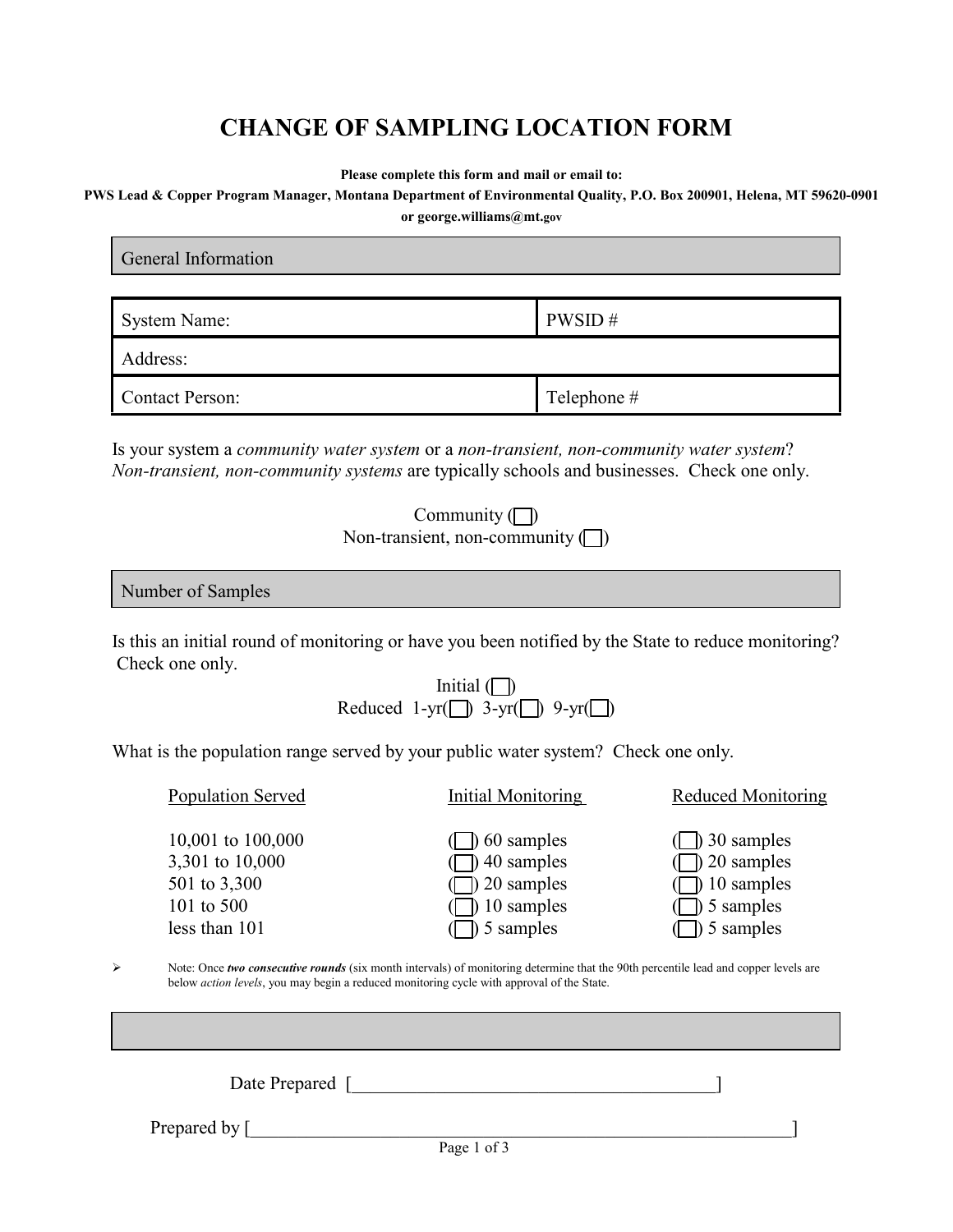## **CHANGE OF SAMPLING LOCATION FORM**

## Change of Sampling Sites

If any sampling sites have changed since your initial round of sampling, please note them below:

| Original Site Address:       |                         |                         |  |  |
|------------------------------|-------------------------|-------------------------|--|--|
| New Site Address:            |                         |                         |  |  |
| Tier Group of Original Site: | Tier Group of New Site: | Distance Between Sites: |  |  |
| Reason for Change:           |                         |                         |  |  |
|                              |                         |                         |  |  |
| Original Site Address:       |                         |                         |  |  |
| New Site Address:            |                         |                         |  |  |
| Tier Group of Original Site: | Tier Group of New Site: | Distance Between Sites: |  |  |
| Reason for Change:           |                         |                         |  |  |
|                              |                         |                         |  |  |
| Original Site Address:       |                         |                         |  |  |
| New Site Address:            |                         |                         |  |  |
| Tier Group of Original Site: | Tier Group of New Site: | Distance Between Sites: |  |  |
| Reason for Change:           |                         |                         |  |  |
|                              |                         |                         |  |  |
| Original Site Address:       |                         |                         |  |  |
| New Site Address:            |                         |                         |  |  |
| Tier Group of Original Site: | Tier Group of New Site: | Distance Between Sites: |  |  |
| Reason for Change:           |                         |                         |  |  |
|                              |                         |                         |  |  |
| Original Site Address:       |                         |                         |  |  |
| New Site Address:            |                         |                         |  |  |
| Tier Group of Original Site: | Tier Group of New Site: | Distance Between Sites: |  |  |
| Reason for Change:           |                         |                         |  |  |

Use additional sheets, if necessary.